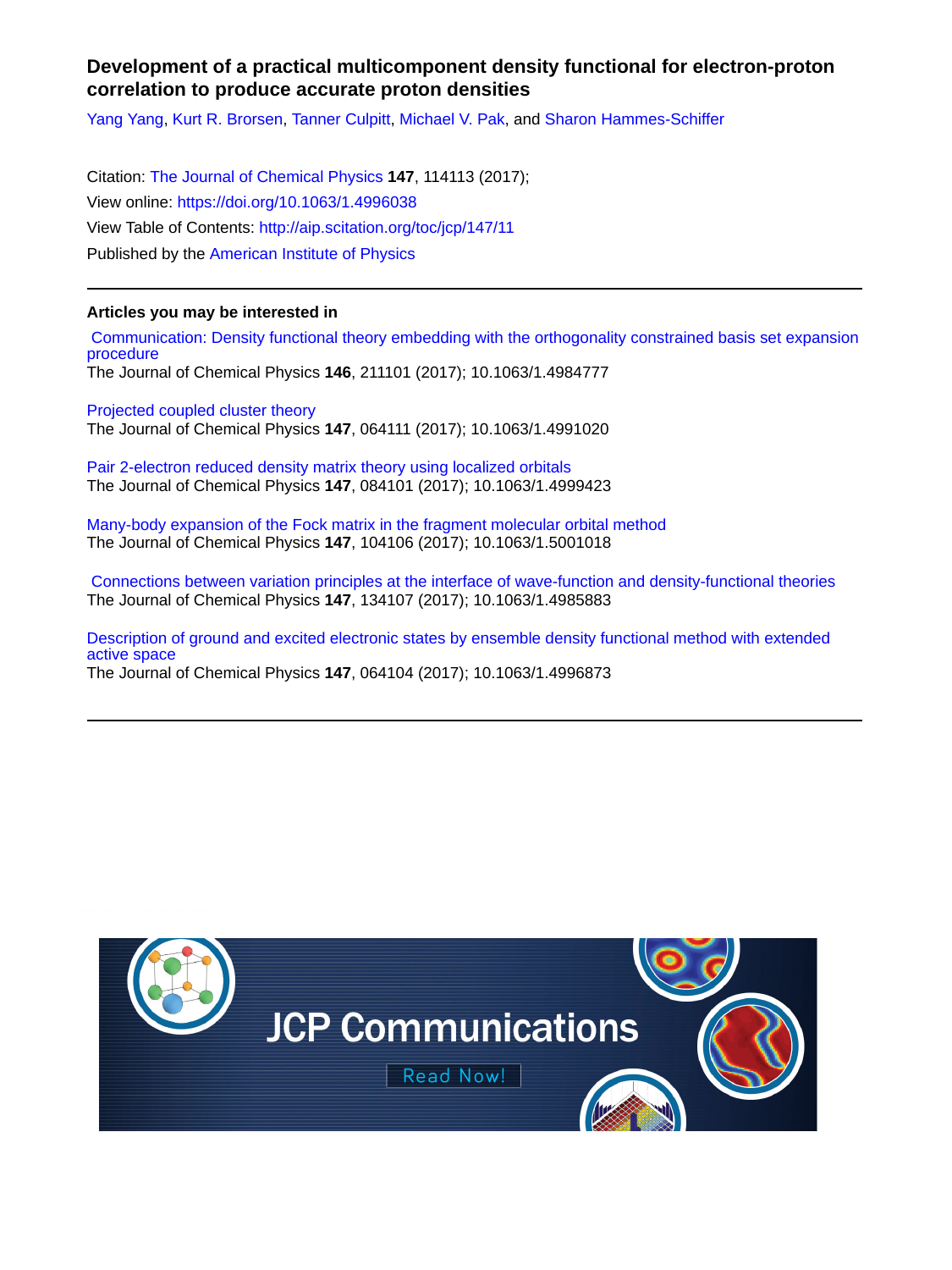

# **[Development of a practical multicomponent density functional](https://doi.org/10.1063/1.4996038) [for electron-proton correlation to produce accurate proton densities](https://doi.org/10.1063/1.4996038)**

Yang Yang, Kurt R. Brorsen, Tanner Culpitt, Michael V. Pak, and Sharon Hammes-Schiffer<sup>[a\)](#page-1-0)</sup> *Department of Chemistry, University of Illinois at Urbana-Champaign, 600 South Mathews Ave., Urbana, Illinois 61801, USA*

(Received 13 July 2017; accepted 5 September 2017; published online 21 September 2017)

Multicomponent density functional theory (DFT) enables the consistent quantum mechanical treatment of both electrons and protons. A major challenge has been the design of electron-proton correlation (epc) functionals that produce even qualitatively accurate proton densities. Herein an electron-proton correlation functional, epc17, is derived analogously to the Colle-Salvetti formalism for electron correlation and is implemented within the nuclear-electronic orbital (NEO) framework. The NEO-DFT/epc17 method produces accurate proton densities efficiently and is promising for diverse applications. *Published by AIP Publishing.* <https://doi.org/10.1063/1.4996038>

### **I. INTRODUCTION**

Density functional theory  $(DFT)^{1,2}$  $(DFT)^{1,2}$  $(DFT)^{1,2}$  $(DFT)^{1,2}$  is a powerful computational tool in chemistry and physics. Typically DFT calculations are conducted in the context of the Born-Oppenheimer approximation, where the nuclei are treated as fixed point charges when solving the electronic Schrödinger equation. However, the quantum mechanical nature of the nuclei and the non-Born-Oppenheimer effects between electrons and nuclei are important for many challenging physical and chemical problems, such as proton-coupled electron transfer.<sup>[3](#page-5-2)</sup> Multicomponent DFT, which enables the quantum mechanical treatment of more than one type of particle, such as electrons and protons, was developed to tackle these problems. $4-7$  $4-7$ Analogs to the Hohenberg-Kohn theorems<sup>[1](#page-5-0)</sup> have been proven for multicomponent systems,<sup>[4](#page-5-3)[,6,](#page-5-5)[8](#page-5-6)</sup> and the Kohn-Sham formal-ism,<sup>[9](#page-5-7)</sup> in which the kinetic energy functional is approximated with electronic and nuclear orbitals, has been extended to multicomponent systems.<sup>[5–](#page-5-8)[8](#page-5-6)[,10](#page-5-9)[–12](#page-5-10)</sup> This paper centers on the nuclear-electronic orbital  $(NEO)^{13}$  $(NEO)^{13}$  $(NEO)^{13}$  implementation of multicomponent DFT, denoted as NEO-DFT, $7,11$  $7,11$  applied to systems in which specific hydrogen nuclei are treated quantum mechanically, and at least two other nuclei are treated as classical point charges to avoid difficulties with translations and rotations.

A major challenge in the Kohn-Sham implementation of multicomponent DFT is the design of accurate and practical electron-proton correlation (epc) functionals. When electronproton correlation is neglected, the proton densities are highly over-localized, leading to unphysical results for most properties of interest. Efforts to approximate the electron-proton correlation functional by analyzing the connectivity between the electron-proton pair density and the total wave func-tion or certain orbitals<sup>[6–](#page-5-5)[8,](#page-5-6)[14,](#page-5-13)[15](#page-5-14)</sup> have improved proton densities but are computationally expensive or not easily transferable to general systems. Recent attempts<sup>[16](#page-5-15)[,17](#page-5-16)</sup> to develop simple

electron-proton correlation functionals related to the Colle-Salvetti formulation, $18$  which forms the basis of the Lee-Yang-Parr (LYP) electron-electron correlation functional,<sup>[19](#page-5-18)</sup> relied on problematic approximations. For example, Ref. [16](#page-5-15) has the incorrect sign of electron-proton correlation in the paper and incorrectly assumed a norm condition that leads to a singularity problem. Moreover, these previous attempts only applied those functionals as energetic corrections after the self-consistent-field (SCF) procedure. As a result, these approaches $16,17$  $16,17$  do not influence the highly over-localized proton densities and thus are not useful for describing any properties that rely on the proton density. In this paper, we develop an electron-proton correlation functional based on the Colle-Salvetti formulation using well-justified approximations and apply this new functional within the SCF procedure, producing accurate proton densities at a low computational cost.

#### **II. THEORY**

Consider a multicomponent system with *N<sup>e</sup>* electrons and  $N_p$  protons, where the subscripts *e* and *p* denote electrons and protons for all variables hereafter. Within the framework of multicomponent DFT, the total energy can be expressed as

<span id="page-1-1"></span>
$$
E[\rho_e, \rho_p] = (T_s[\rho_e] + T_s[\rho_p]) + (V_e^{ext}[\rho_e] + V_p^{ext}[\rho_p]) + (J_{ee}[\rho_e] + J_{pp}[\rho_p] + J_{ep}[\rho_e, \rho_p]) + (E_e^{xc}[\rho_e] + E_p^{xc}[\rho_p]) + (E_{\rho}^{epc}[\rho_e, \rho_p]),
$$
 (1)

where the quantities in each parenthesis represent the noninteracting reference kinetic energy, external potential energy, mean-field Coulomb interactions, same-particle exchangecorrelation (xc) energy, and electron-proton correlation (epc) energy, respectively. The electron and proton densities are defined in terms of the electron and proton orbitals,  $\phi_e^i(\mathbf{r}_e)$ and  $\phi_p^I(\mathbf{r}_p)$ :  $\rho_e(\mathbf{r}_e) = \sum_i^{N_e} |\phi_e^i(\mathbf{r}_e)|^2$ ,  $\rho_p(\mathbf{r}_p) = \sum_i^{N_p} |\phi_p^I(\mathbf{r}_p)|^2$ .<br>The Kohn-Sham equations for electrons and protons obtained The Kohn-Sham equations for electrons and protons obtained

<span id="page-1-0"></span>a)Electronic mail: [shs3@illinois.edu](mailto:shs3@illinois.edu)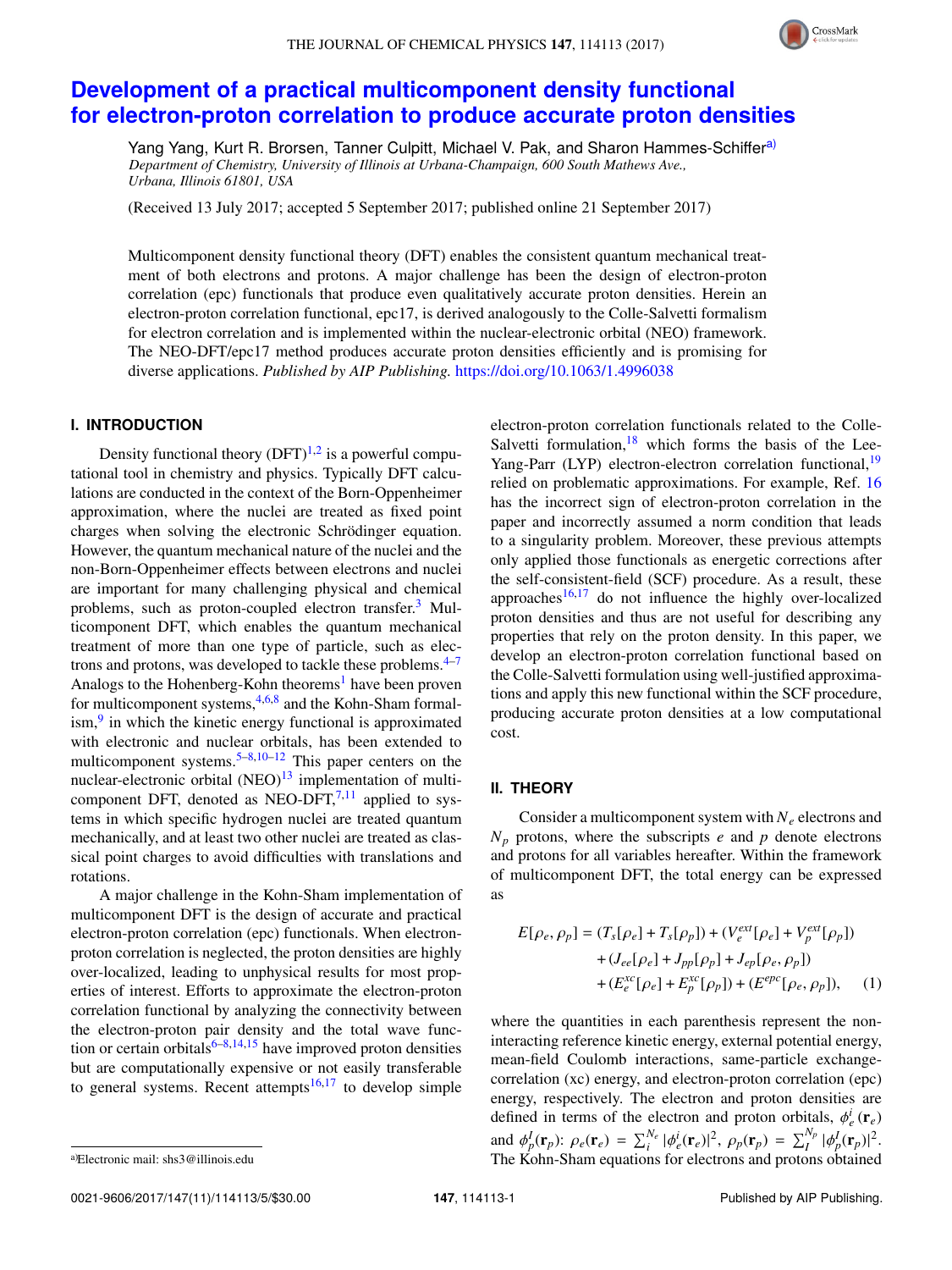by minimizing the total energy are

$$
\left(-\frac{1}{2}\nabla_e^2 + v_e(\mathbf{r}_e)\right)\phi_e^i(\mathbf{r}_e) = \varepsilon_e^i\phi_e^i(\mathbf{r}_e),\tag{2a}
$$

$$
\left(-\frac{1}{2m_p}\nabla_p^2 + v_p(\mathbf{r}_p)\right)\phi_p^I(\mathbf{r}_p) = \varepsilon_p^I \phi_p^I(\mathbf{r}_p),\tag{2b}
$$

in atomic units with the effective potentials for the electrons and protons defined as

$$
v_e(\mathbf{r}_e) = v_e^{ext}(\mathbf{r}_e) + v_e^{J_{ee}}(\mathbf{r}_e) + v_e^{J_{ep}}(\mathbf{r}_e) + v_e^{xc}(\mathbf{r}_e) + v_e^{epc}(\mathbf{r}_e),
$$
\n(3a)\n
$$
v_p(\mathbf{r}_p) = v_p^{ext}(\mathbf{r}_p) + v_p^{J_{pp}}(\mathbf{r}_p) + v_p^{J_{ep}}(\mathbf{r}_p) + v_p^{xc}(\mathbf{r}_p) + v_p^{epc}(\mathbf{r}_p).
$$
\n(3b)

Each potential term is obtained by taking the functional derivative of the corresponding energy term in Eq. [\(1\)](#page-1-1) with respect to either the electron or the proton density. The electron-electron exchange-correlation functional is defined the same as in standard electronic DFT, and previously developed functionals can be used. Because quantum protons are spatially localized in molecular systems, the proton-proton exchange and correlation energies are negligible and can be approximated with the diagonal Hartree-Fock exchange terms to eliminate selfinteraction error. For systems with multiple protons, the proton orbitals can be assumed to be only singly occupied with high spin.

As discussed above, the epc functional  $E^{epc}[\rho_e, \rho_p]$  is the term in the multicomponent Kohn-Sham formalmost critical term in the multicomponent Kohn-Sham formalism. The approach that completely neglects this term produces highly over-localized proton densities and therefore is not a useful tool for accurately describing the quantum behavior of protons. Herein we develop a multicomponent epc functional, denoted as epc17, based on an analog of the Colle-Salvetti formulation but utilizing different approximations from previous attempts $16,17$  $16,17$  in an effort to produce accurate proton densities. The epc17 functional is a multicomponent counterpart to the well-known LYP functional<sup>[19](#page-5-18)</sup> in conventional electronic DFT, excluding the density gradient terms in its current form, and it is implemented within the SCF procedure.

The derivation of our density functional begins with an analog of the Colle-Salvetti ansatz, $18$  which approximates the total wave function for a multicomponent electron-proton system as

$$
\Psi(\mathbf{x}_{1,e}, \mathbf{x}_{2,e}, \dots \mathbf{x}_{N_e,e}, \mathbf{r}_{1,p}, \mathbf{r}_{2,p}, \dots \mathbf{r}_{N_p,p})
$$
\n
$$
= \Psi_e^{FCI}(\mathbf{x}_{1,e}, \mathbf{x}_{2,e}, \dots \mathbf{x}_{N_e,e}) \Psi_p^{FCI}(\mathbf{r}_{1,p}, \mathbf{r}_{2,p}, \dots \mathbf{r}_{N_p,p})
$$
\n
$$
\cdot \prod_{i \in N_e, I \in N_p} [1 - \varphi(\mathbf{r}_{i,e}, \mathbf{r}_{I,p})], \tag{4}
$$

where  $\mathbf{x}_{i,e}$  denotes the combined electronic variable for the spatial coordinate  $\mathbf{r}_{i,e}$  and spin  $\sigma_{i,e}$ , and only the spatial coordinate  $\mathbf{r}_{I,p}$  is used for protons as the nuclei are assumed to be high spin. FCI denotes full configuration interaction for a particular type of particle, which takes into account all of the exchange and correlation effects between particles of this type but only includes a mean-field Coulomb potential from the other type of particle. Therefore, the product of the electron and proton FCI wave functions [i.e., Eq. [\(4\)](#page-2-0) without the last correlation factor] is the mean-field FCI electron-proton wave function.<sup>[20](#page-5-19)</sup>

The electron-proton correlation effects are included in the last Jastrow factor, with the function  $\varphi(\mathbf{r}_{i,e}, \mathbf{r}_{I,p})$  defined as<br>  $\varphi(\mathbf{r}_{i,e}, \mathbf{r}_{I,p}) = e^{-\beta^2 (\mathbf{R}) r^2} [1 - \xi(\mathbf{R})(1 - r)],$  (5)<br>
where  $r = |\mathbf{r}| = |\mathbf{r}_{i,e} - \mathbf{r}_{I,p}|$  and **R** is the center of mass for the

<span id="page-2-3"></span>
$$
\varphi(\mathbf{r}_{i,e}, \mathbf{r}_{I,p}) = e^{-\beta^2(\mathbf{R})r^2} [1 - \xi(\mathbf{R})(1 - r)],\tag{5}
$$

two particles, which is approximately the same as  $\mathbf{r}_{I,p}$  because of the significantly larger mass of the proton compared to the electron. In this equation,  $\beta(\mathbf{R})$  and  $\xi(\mathbf{R})$  are two functions that will be determined below. This ansatz is chosen because it fulfills the electron-proton cusp condition as  $\mathbf{r}_{i,e} \rightarrow \mathbf{r}_{I,p}^{21}$  $\mathbf{r}_{i,e} \rightarrow \mathbf{r}_{I,p}^{21}$  $\mathbf{r}_{i,e} \rightarrow \mathbf{r}_{I,p}^{21}$ and reduces to the exact mean-field FCI electron-proton wave function when the electrons and protons are far apart.

Analogous to the original Colle-Salvetti formulation for electron-electron correlation, the electron-proton pair density matrix, which was the second-order reduced density matrix in the electronic case, can be approximated by the product of the mean-field pair density matrix and a correlation factor,

$$
P_{2,ep}(\mathbf{x}'_{1,e}, \mathbf{r}'_{1,p}; \mathbf{x}_{1,e}, \mathbf{r}_{1,p}) \approx P_{2,ep}^{FCI}(\mathbf{x}'_{1,e}, \mathbf{r}'_{1,p}; \mathbf{x}_{1,e}, \mathbf{r}_{1,p})
$$

$$
\cdot [1 - \varphi(\mathbf{r}'_{1,e}, \mathbf{r}'_{1,p})][1 - \varphi(\mathbf{r}_{1,e}, \mathbf{r}_{1,p})],
$$

$$
(6)
$$

where the mean-field electron-proton pair density matrix is the product of the associated electron and proton first-order reduced density matrices:  $P_{2,ep}^{FCI}(\mathbf{x}'_{1,e}, \mathbf{r}'_{1,p}; \mathbf{x}_{1,e}, \mathbf{r}_{1,p})$  $= P_{1,e}^{FCI}(\mathbf{x}'_{1,e}; \mathbf{x}_{1,e}) P_{1,p}^{FCI}(\mathbf{r}'_{1,p}; \mathbf{r}_{1,p})$ . The electron-proton correlation energy is formally defined as the difference between the exact total energy associated with the wave function in Eq. [\(4\)](#page-2-0) and the energies associated with the electron and proton meanfield FCI wave functions after removing the double counting of the mean-field electron-proton Coulomb interaction energy,

$$
E^{epc} = E - (E_e^{FCI} + E_p^{FCI} - J_{ep})
$$
  
= Tr[ $(-\frac{1}{2}\nabla_e^2 + v_e^{ext})(P_{1,e} - P_{1,e}^{FCI})$ ] + Tr[ $V_{ee}(P_{2,e} - P_{2,e}^{FCI})$ ]  
+ Tr[ $(-\frac{1}{2m_p}\nabla_p^2 + v_p^{ext})(P_{1,p} - P_{1,p}^{FCI})$ ]  
+ Tr[ $V_{pp}(P_{2,p} - P_{2,p}^{FCI})$ ] -  $\int d\mathbf{x}_{1,e}d\mathbf{r}_{1,p} \frac{1}{r}$   
 $\cdot [P_{2,ep}(\mathbf{x}_{1,e}, \mathbf{r}_{1,p}) - P_{2,ep}^{FCI}(\mathbf{x}_{1,e}, \mathbf{r}_{1,p})].$  (7)

<span id="page-2-1"></span><span id="page-2-0"></span>Here *Vee* and *Vpp* are two-particle Coulomb repulsion operators,  $P_{1,e}$  and  $P_{2,e}$  are the electron first- and second-order reduced density matrices associated with the total wave func-tion in Eq. [\(4\),](#page-2-0) and  $P_{1,p}$  and  $P_{2,p}$  are the proton first- and second-order reduced density matrices defined analogously. Moreover, the pair density  $P_{2,ep}(\mathbf{x}_{1,e}, \mathbf{r}_{1,p})$  denotes the diagonal elements of the electron-proton pair density matrix. Assuming that the electron and proton first- and second-order reduced density matrices are reasonably well approximated by those from mean-field FCI, the electron-proton correlation energy reduces to the last term in Eq. [\(7\),](#page-2-1)

<span id="page-2-2"></span>
$$
E^{epc} = -\int d\mathbf{x}_{1,e} d\mathbf{r}_{1,p} \frac{1}{r} P_{2,ep}^{FCI}(\mathbf{x}_{1,e}, \mathbf{r}_{1,p})
$$

$$
\cdot [\varphi^2(\mathbf{r}_{1,e}, \mathbf{r}_{1,p}) - 2\varphi(\mathbf{r}_{1,e}, \mathbf{r}_{1,p})]. \tag{8}
$$

Equating the electron and proton densities associated with the full wave function in Eq. [\(4\)](#page-2-0) to those associated with the mean-field FCI electron-proton wave function, which is a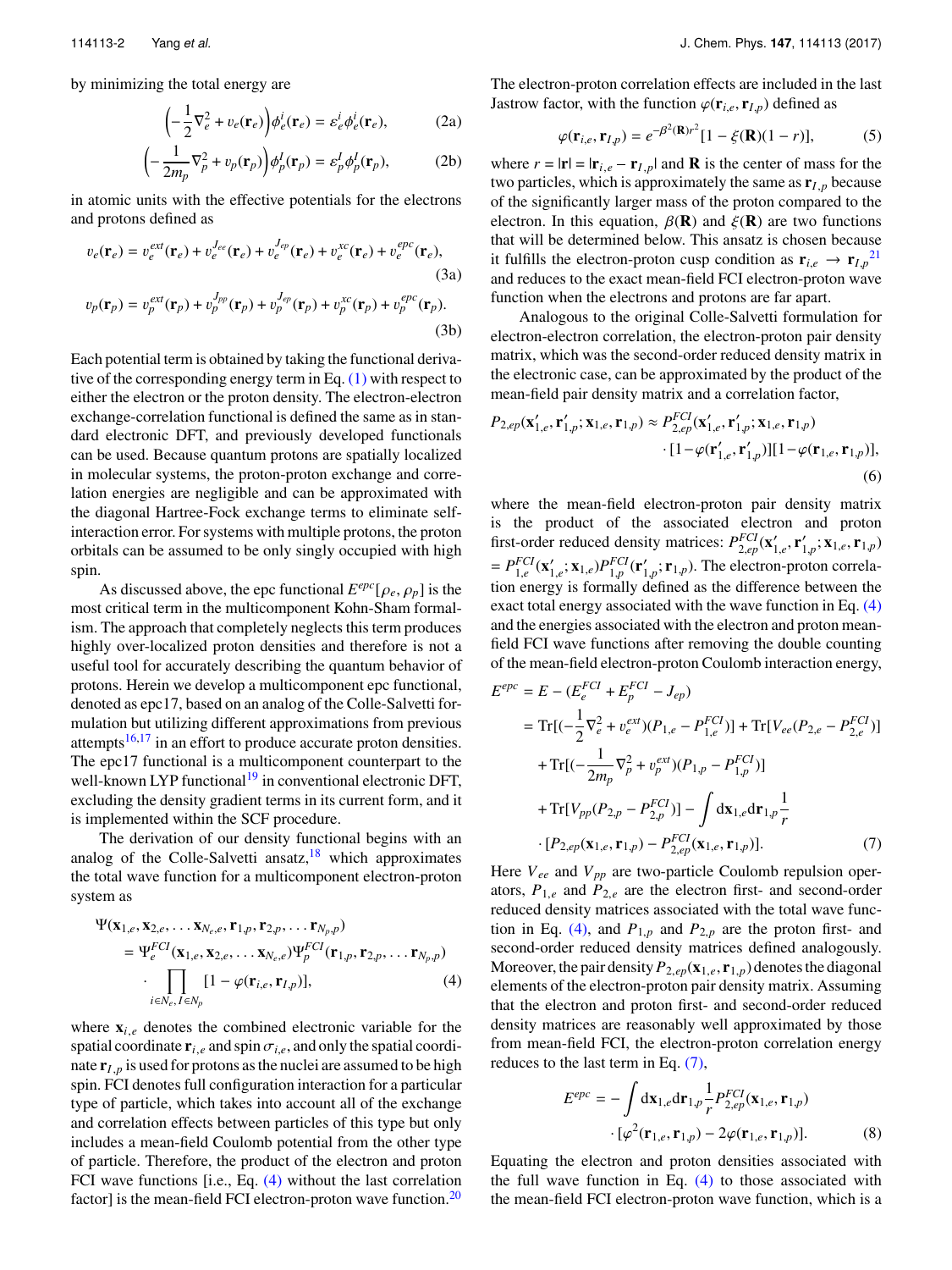114113-3 Yang *et al.* J. Chem. Phys. **147**, 114113 (2017)

direct consequence of the above approximation for the secondorder reduced density matrices, leads to an approximate relationship between the undetermined functions  $\xi(\mathbf{R})$  and  $\beta(\mathbf{R}),$ 

<span id="page-3-0"></span>
$$
\xi(\mathbf{R}) \approx \frac{-9.2\beta^2(\mathbf{R}) + 14.1\beta(\mathbf{R})\sqrt{1.0\beta^2(\mathbf{R}) - 2.0\beta(\mathbf{R}) + 1.2} + 12.0\beta(\mathbf{R})}{5.0\beta^2(\mathbf{R}) - 8.0\beta(\mathbf{R}) + 3.8}.
$$
\n(9)

In the original electronic Colle-Salvetti formulation,  $\beta(\mathbf{R})$ is assumed to be inversely proportional to the Wigner-Seitz radius  $r_{s,e} \propto \rho_e^{-1/3}(\mathbf{R})$  from a uniform electron gas model.<br>In the multicomponent electron-proton case, however,  $B(\mathbf{R})$ In the multicomponent electron-proton case, however,  $\beta(\mathbf{R})$ must depend on both the electron and proton densities. Thus, we define a geometric mean Wigner-Seitz radius *rs*,*ep*  $= (r_{s,e}r_{s,p})^{1/2}$ , where  $r_{s,p}$  is defined analogously to  $r_{s,e}$ , and assume  $\beta(\mathbf{R})$  to be inversely proportional to the local mean  $r_{s,ep}(\mathbf{R}),$ 

$$
\beta(\mathbf{R}) \propto \frac{1}{r_{s,ep}(\mathbf{R})} \propto \rho_e^{1/6}(\mathbf{R}) \rho_p^{1/6}(\mathbf{R}).
$$
 (10)

Note that Refs. [16](#page-5-15) and [17](#page-5-16) assumed that  $\beta(\mathbf{R}) \propto \rho_e^{1/3}(\mathbf{R})$ <br>in deriving their expressions for electron-proton correlation in deriving their expressions for electron-proton correlation energy; however, such neglect of the dependence on the proton density does not seem to be physically reasonable.

Although 
$$
\xi(\mathbf{R})
$$
 and  $\beta(\mathbf{R})$  have been determined, the epc  
functional in Eq. (8) is still not practical because it involves  
an expensive six-dimensional integration over both electron  
and proton coordinates. We continue following the strategy  
of the Colle-Salvetti formalism and transform the coordinates  
 $\{\mathbf{x}_{1,e}, \mathbf{r}_{1,p}\}$  to  $\{\mathbf{R}, \mathbf{r}\}$ . After making use of the mathematical  
relation

$$
\int d\mathbf{r} \frac{e^{-\beta^2 r^2}}{r} F(\mathbf{r}) = 4\pi F(0) \int r e^{-\beta^2 r^2} dr + \frac{2\pi}{3} (\nabla_r^2 F(\mathbf{r}))|_{r=0}
$$

$$
\times \int r^3 e^{-\beta^2 r^2} dr + O(r^6) \tag{11}
$$

and Eq. [\(5\),](#page-2-3) the electron-proton correlation energy becomes

$$
E^{epc} \approx -4\pi \int d\mathbf{R} P_{2,ep}^{FCI}(\mathbf{R}, 0) \int dre^{-2\beta^2(\mathbf{R})r^2} [1 - \xi(\mathbf{R})(1 - r)]^2 r
$$
  
+8\pi \int d\mathbf{R} P\_{2,ep}^{FCI}(\mathbf{R}, 0) \int dre^{-\beta^2(\mathbf{R})r^2} [1 - \xi(\mathbf{R})(1 - r)]r  
-2\pi/3 \int d\mathbf{R} (\nabla\_r^2 P\_{2,ep}^{FCI}(\mathbf{R}, \mathbf{r}))|\_{r=0} \int dre^{-2\beta^2(\mathbf{R})r^2} [1 - \xi(\mathbf{R})(1 - r)]^2 r^3  
+4\pi/3 \int d\mathbf{R} (\nabla\_r^2 P\_{2,ep}^{FCI}(\mathbf{R}, \mathbf{r}))|\_{r=0} \int dre^{-\beta^2(\mathbf{R})r^2} [1 - \xi(\mathbf{R})(1 - r)]r^3. (12)

In this paper, we neglect the last two terms involving the second-order derivatives of the pair density and leave the inclusion of these terms for future development. Therefore, we are able to obtain a simple form for the epc functional. Substituting Eq.  $(9)$  into the first two terms of Eq.  $(12)$  and integrating lead to the final form of our epc17 functional, which we approximate as

$$
E^{epc} = -\int d\mathbf{R} \frac{\rho_e(\mathbf{R})\rho_p(\mathbf{R})}{a - b\rho_e^{1/2}(\mathbf{R})\rho_p^{1/2}(\mathbf{R}) + c\rho_e(\mathbf{R})\rho_p(\mathbf{R})},
$$
 (13)

with three parameters to be determined below. Although the derivation of the epc17 functional is based on the wave function in Eq. [\(4\)](#page-2-0) and its associated density matrices, these are never explicitly constructed. This simple type of functional has only two fundamental variables, namely, electron density <sup>ρ</sup>*<sup>e</sup>* and proton density  $\rho_p$ . Therefore, it is a local density approximation (LDA) form for both electrons and protons. Note that  $\rho_e$  is the total electron density for both closed-shell and open-shell

<span id="page-3-1"></span>cases, and  $\rho_p$  is the total proton density, where the protons are assumed to be high spin.

#### **III. RESULTS**

We have implemented the epc17 functional in  $GAMESS^{22}$  $GAMESS^{22}$  $GAMESS^{22}$ and applied this approach to the molecules FHF<sup>−</sup> and HCN, which have been extensively studied for testing purposes.  $23-25$  $23-25$ The heavy nuclei are treated as point charges fixed to the positions obtained by optimizing the geometry at the conventional electronic DFT level, and the hydrogen nucleus, as well as all electrons, is treated quantum mechanically. The def2-QZVP[26](#page-5-24) electronic basis set and an even-tempered 8*s*8*p*8*d* proton basis set centered at the optimized hydrogen position with exposet centered at the optimized hydrogen position with exponents running from  $2\sqrt{2}$  to 32 are used for all calculations. The  $B3LYP$  functional<sup>[19](#page-5-18)[,27](#page-5-25)</sup> is used for electron-electron exchangecorrelation. Our epc17 functional with parameters *a*, *b*, and *c* optimized to be 2.35, 2.4, and 3.2 is used for electron-proton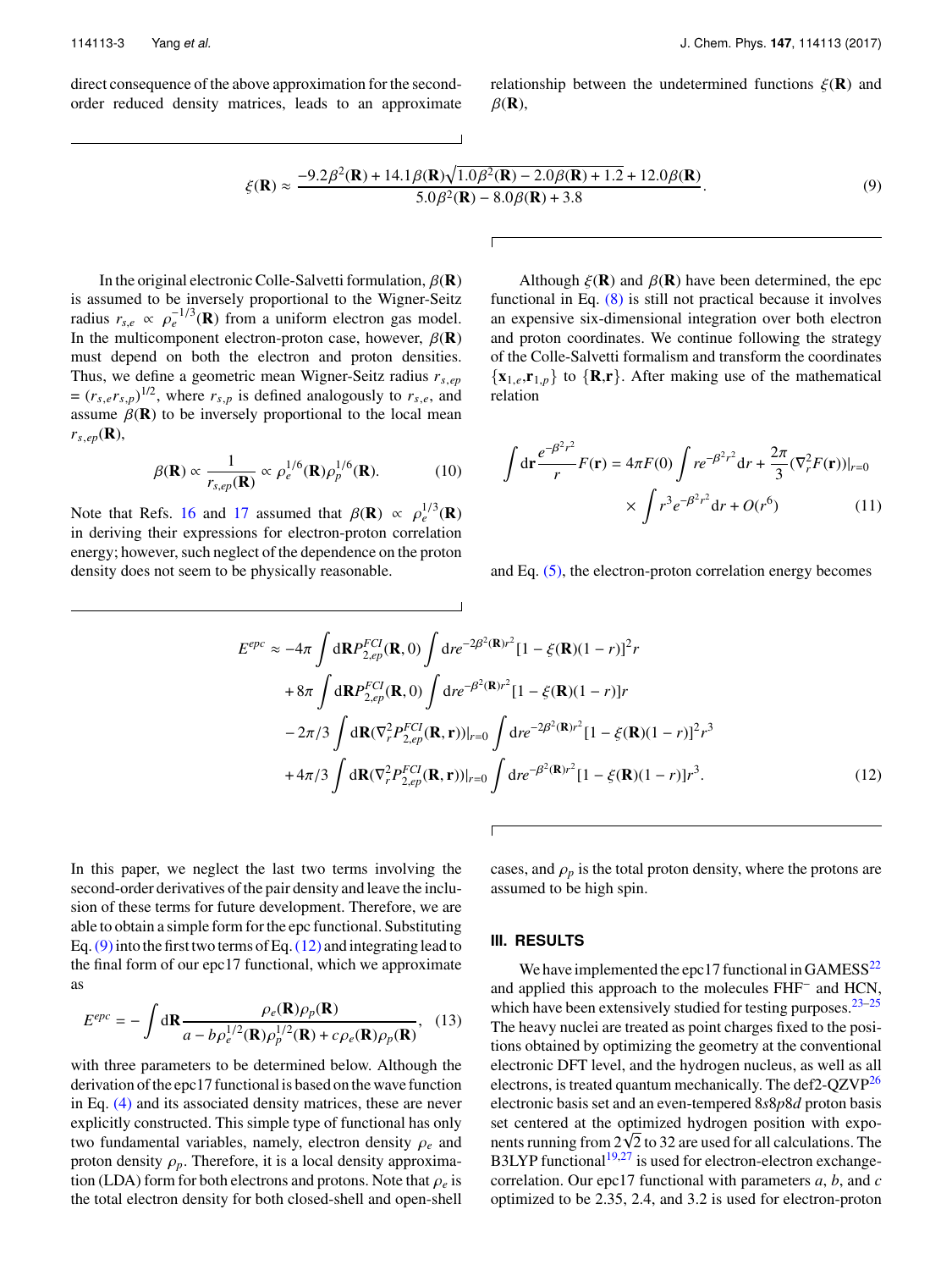114113-4 Yang *et al.* J. Chem. Phys. **147**, 114113 (2017)

correlation. Note that the parameters are fit to accurate proton densities for FHF<sup>−</sup> , analogous to the Colle-Salvetti electron correlation formula, where the parameters were fit to the properties of the He atom. As for most parameterized electronic exchange-correlation functionals, the values of the parameters could significantly influence the final results. This parameter dependence will be investigated more thoroughly in future work.

This NEO-DFT/epc17 method is compared to the NEO-DFT/no-epc method, which includes no electron-proton correlation, as well as a grid-based method<sup>[28](#page-5-26)</sup> that is considered to be a reference for these electronically adiabatic systems. In the grid-based method, the total electronic energy is calculated using conventional electronic DFT/B3LYP for the hydrogen nucleus positioned at each grid point on a three-dimensional grid spanning the relevant region for the proton density, and the three-dimensional Schrödinger equation is solved numerically for the proton using the Fourier grid Hamiltonian method. $28$  The proton density is defined to be the square of the proton wave function calculated in this manner. The grid method is numerically exact when the Born-Oppenheimer approximation is valid, as for these model systems.

Figure [1](#page-4-0) shows the on-axis and off-axis proton densities for FHF<sup>−</sup> , where the on-axis proton density is the slice along the axis connecting the two heavy nuclei, and the off-axis proton density is a slice perpendicular to this axis passing through the midpoint of the F—F bond. The NEO-DFT/no-epc method predicts a highly over-localized proton density, whereas the NEO-DFT/epc17 method is in excellent agreement with the grid-based reference method. Despite visual appearances, all of these proton densities are normalized in three-dimensional space, where multiplication by the volume element more heavily weights the regions further from the origin. In contrast, the results from previous papers were rescaled to be normalized in one dimension for the on-axis density $23-25$  $23-25$  but contained significant errors because of a poor description of the offaxis proton density. The current epc17 functional corrects this problem and exhibits excellent agreement for both on-axis

and off-axis proton densities with proper three-dimensional normalization. To our knowledge, no other electron-proton correlation functional can describe the proton densities with proper normalization in three dimensions even qualitatively accurately.

Without further parameterization, we applied the NEO-DFT/epc17 method to HCN, an asymmetric case where the hydrogen atom is located at one end of the molecule. The results for this molecule are shown in Fig. [2.](#page-4-1) The NEO-DFT/epc17 method also provides greatly improved results compared to the NEO-DFT/no-epc method for both on-axis and off-axis proton densities, although minor differences can be observed. Note that altering the *a*, *b*, and *c* parameters within the epc17 functional did not lead to significant improvement, implying transferability across different molecules for this functional, although additional molecules will be studied for further testing. Inclusion of the last two terms in Eq. [\(12\)](#page-3-1) may further improve this type of asymmetric case.

We investigated the reason for the more delocalized proton densities obtained with the epc17 functional by plotting the epc proton potential  $v_p^{epc}$  as a function of the electron and<br>proton densities in Fig. 3. The ranges of the variables  $\rho$  and proton densities in Fig. [3.](#page-5-27) The ranges of the variables <sup>ρ</sup>*<sup>e</sup>* and  $\rho_p$  are chosen to be in the physical regime for hydrogen atoms in a typical molecular environment. This plot shows that when the proton density increases, the epc potential for the proton also increases. Driven by this extra potential, the proton tends to become more delocalized to minimize the area with high proton density and hence decrease the potential energy. This property explains why such a simple LDA functional can effectively delocalize the proton density.

Thus, this LDA type of electron-proton correlation functional should be viewed as a first important step, with the understanding that gradient corrections will be critical for future functional development. Moreover, because the high and low density limits of electron-proton correlation are unknown, the parameterized form developed herein focuses on the physically meaningful regions for molecular systems, and the asymptotic

<span id="page-4-0"></span>

FIG. 1. On-axis and off-axis proton densities for FHF<sup>−</sup> calculated with the grid-based reference method (solid black line), the NEO-DFT/no-epc method (dashed red line), and the NEO-DFT/epc17 method (dotted blue line). The midpoint of the F—F bond is set as the origin.

<span id="page-4-1"></span>

FIG. 2. On-axis and off-axis proton densities for HCN calculated with the grid-based reference method (solid black line), the NEO-DFT/no-epc method (dashed red line), and the NEO-DFT/epc17 method (dotted blue line). The position of the carbon atom is set as the origin. The expectation values for the proton coordinate on the principal axis are 2.001, 2.053, and 2.028 a.u., respectively.